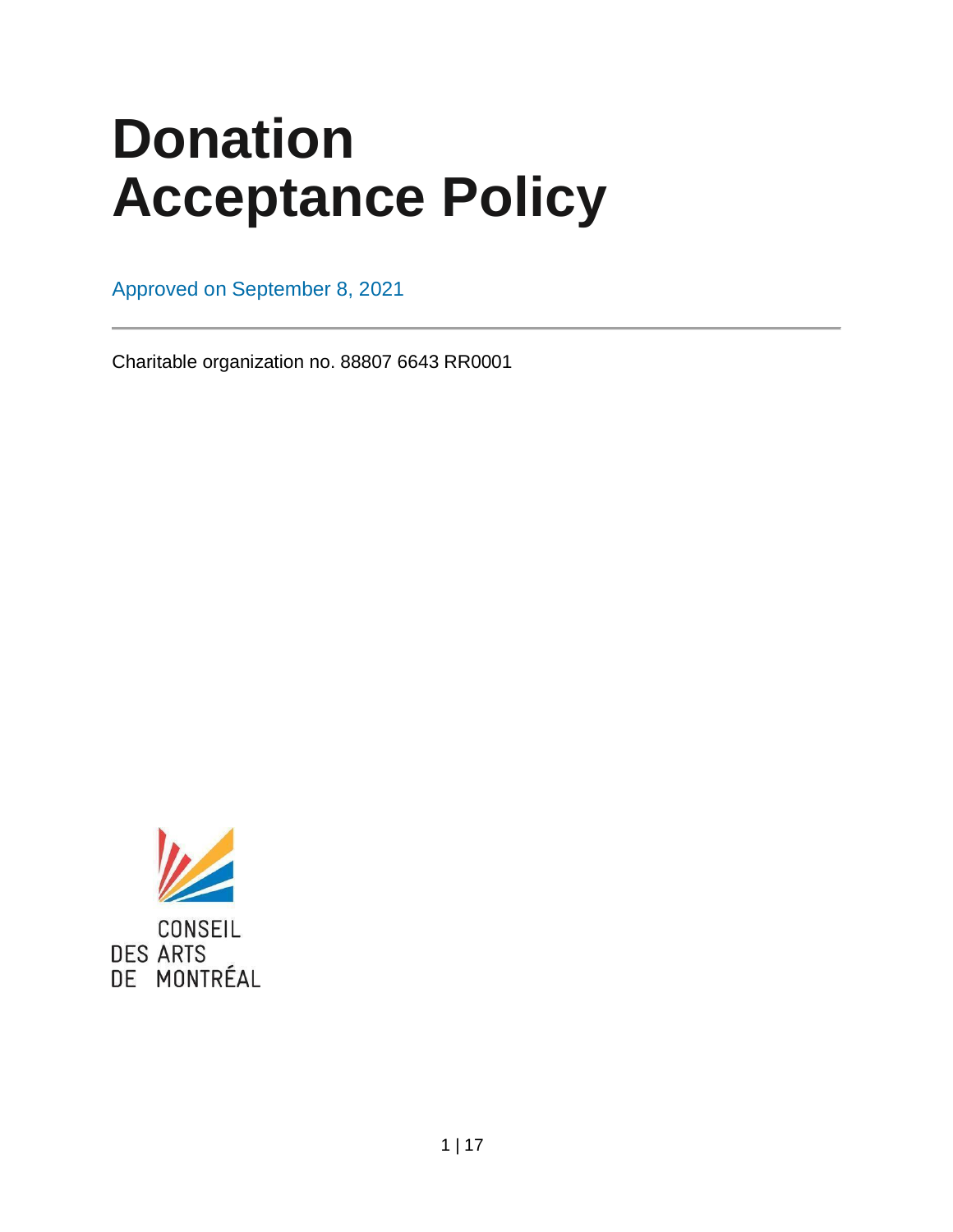## **Table of Contents**

| <b>INTRODUCTION</b>                                                                                                                                                                                                                                                                                                                                                                                                                | 4                                                              |
|------------------------------------------------------------------------------------------------------------------------------------------------------------------------------------------------------------------------------------------------------------------------------------------------------------------------------------------------------------------------------------------------------------------------------------|----------------------------------------------------------------|
| Accounting concepts                                                                                                                                                                                                                                                                                                                                                                                                                | 4                                                              |
| <b>PURPOSE OF THIS POLICY</b>                                                                                                                                                                                                                                                                                                                                                                                                      | 5                                                              |
| <b>KEY PRINCIPLES</b>                                                                                                                                                                                                                                                                                                                                                                                                              | 6                                                              |
| Responsibility as a CRA registered charity<br>Application of the policy<br>Definition of donation                                                                                                                                                                                                                                                                                                                                  | 6<br>6<br>6                                                    |
| <b>RELATIONSHIP WITH DONORS</b>                                                                                                                                                                                                                                                                                                                                                                                                    | 8                                                              |
| Donor rights<br>Responsibilities to donors<br>Conflicts of interest<br>Confidentiality<br>Professional advice<br>Stewardship and recognition                                                                                                                                                                                                                                                                                       | 8<br>8<br>9<br>9<br>9<br>9                                     |
| <b>ACCEPTING DONATIONS</b>                                                                                                                                                                                                                                                                                                                                                                                                         | 10                                                             |
| Tax receipts                                                                                                                                                                                                                                                                                                                                                                                                                       | 10                                                             |
| <b>NON-ACCEPTANCE AND REVOCATION OF DONATIONS</b>                                                                                                                                                                                                                                                                                                                                                                                  | 11                                                             |
| Types of refused donations                                                                                                                                                                                                                                                                                                                                                                                                         | 11                                                             |
| <b>ACCEPTANCE RULES</b>                                                                                                                                                                                                                                                                                                                                                                                                            | 13                                                             |
| Cash donations<br>Donations in the form of marketable securities<br><b>RRSP or RRIF donations</b><br>Donation through life insurance<br>Donation of a new life insurance policy<br>Transfer of a fully paid-up life insurance policy<br>Transfer of an existing life insurance policy with ongoing premiums payable<br>In-kind donations<br>Donations of art and cultural property<br>Donations of services<br>Charitable bequests | 13<br>13<br>13<br>14<br>14<br>14<br>14<br>14<br>15<br>15<br>15 |
| TERMS AND CONDITIONS FOR ALLOCATING DONATIONS                                                                                                                                                                                                                                                                                                                                                                                      | 16                                                             |
| Awards and grants<br>Donations for an award or grant<br>Managing an award or grant<br><b>Dedicated donations</b><br>Capitalized donations                                                                                                                                                                                                                                                                                          | 16<br>16<br>16<br>16<br>17                                     |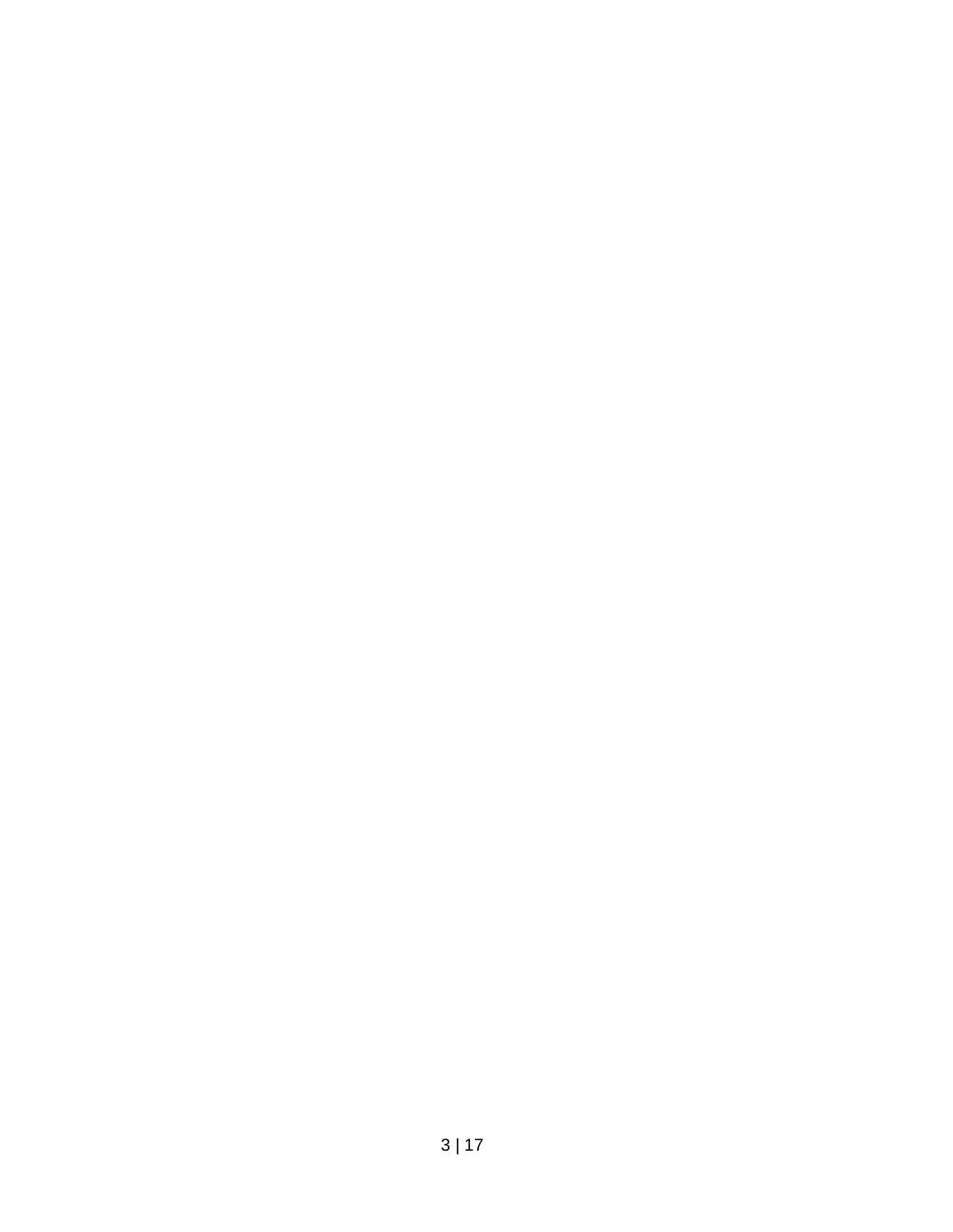#### **Introduction**

<span id="page-3-0"></span>The Conseil des arts de Montréal (hereinafter the Conseil) is a recognized charitable organization registered with the Canada Revenue Agency (hereinafter the CRA). Its mission is to support and recognize excellence in the creation, production and presentation of professional artistic endeavours by way of financial support, advice, and consultation and development initiatives.

The Conseil manages a range of support programs for arts organizations; the bulk of its work involves awarding grants to non-profit arts organizations and artist collectives.

As a public foundation, the Conseil also supports arts organizations by organizing targeted fundraisers to better support them in their activities and artistic missions.

The policy was introduced by Conseil management and adopted by the Board at its member meeting on September 8, 2021.

## <span id="page-3-1"></span>**Accounting concepts**

- The Conseil's reference fiscal year is from January 1 to December 31.
- The Conseil includes all donations received through solicitation in its cash flows for the fiscal year.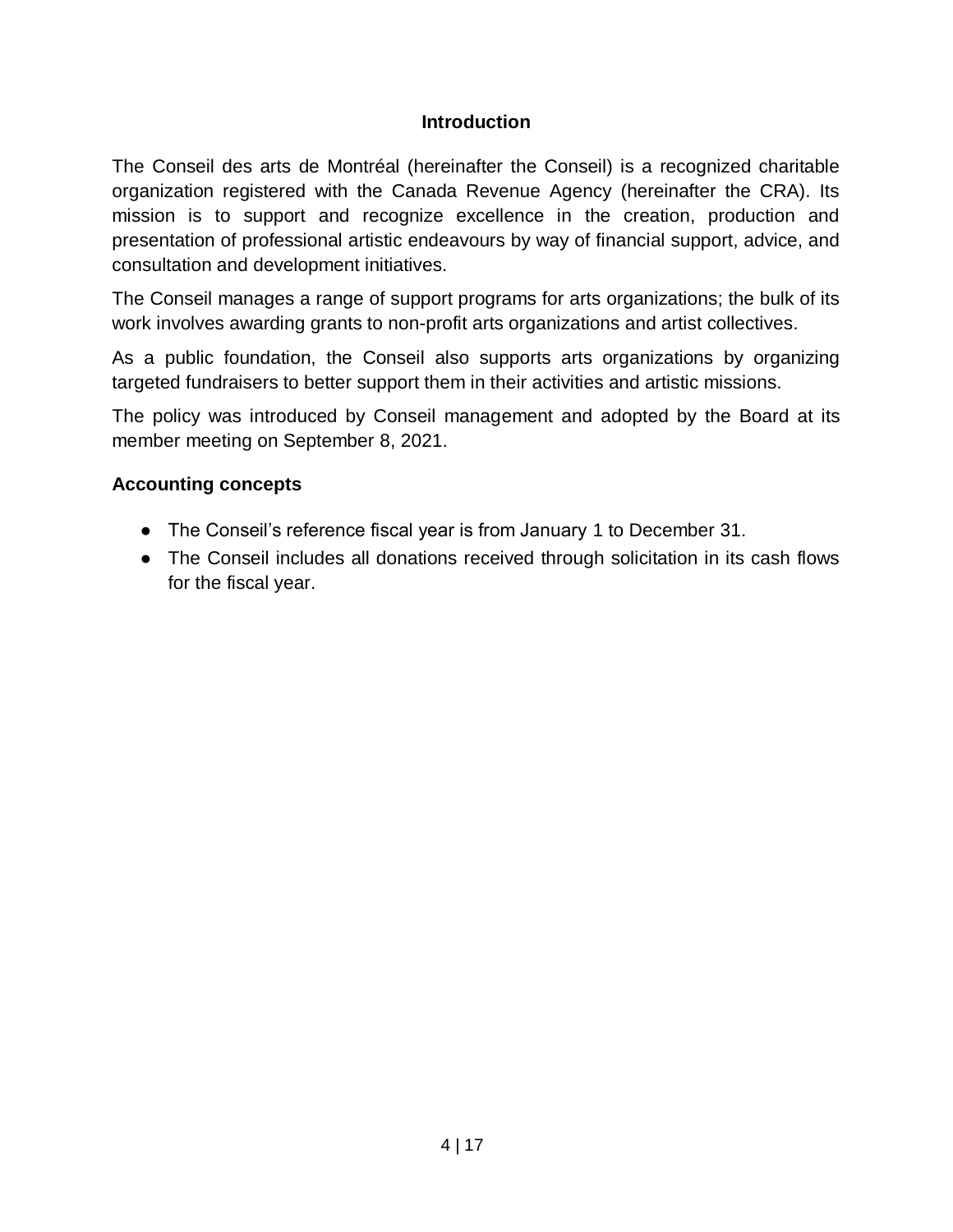# **Purpose of this policy**

<span id="page-4-0"></span>The purpose of this policy is to summarize the procedures and guiding principles for accepting and administering donations to the Conseil.

This Donation Acceptance Policy upholds the Conseil's freedom to award grants to arts organizations. A donor may request that their donation be directed to one of the areas of action identified by the Conseil, but should not be intended to support a particular arts organization.

The policy is intended to:

- Give the Conseil greater freedom in its actions and ensure the integrity of the granting process;
- Ensure informed decisions are made for accepting donations;
- Ensure funds received are processed in accordance with tax legislation;
- Establish administrative, legal and accounting procedures for accepting and processing donations as well as granting recognition;
- Ensure an accurate report is produced on donations made to the Conseil;
- Ensure fair and consistent relationships are maintained with donors.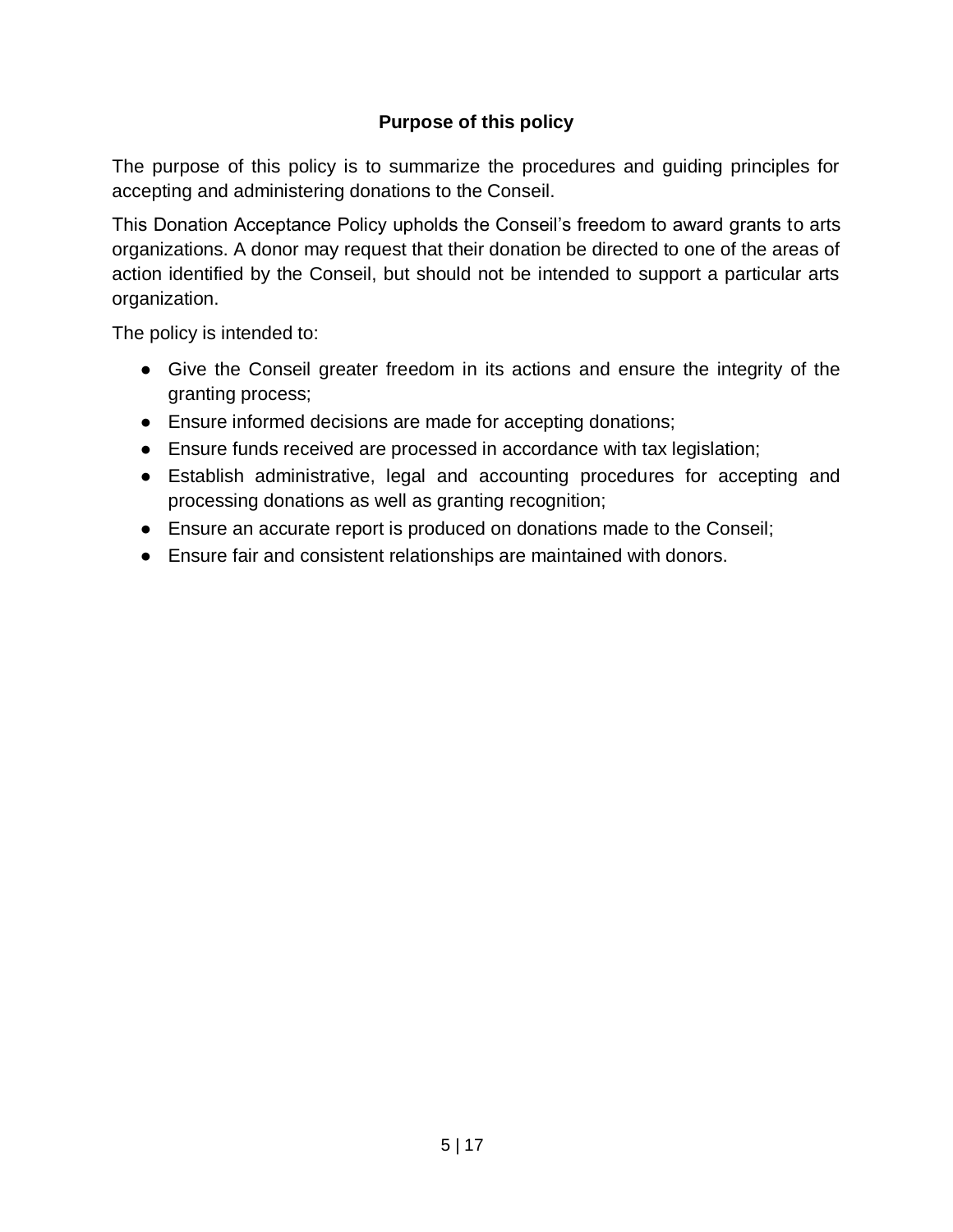# **Key principles**

#### <span id="page-5-1"></span><span id="page-5-0"></span>**Responsibility as a CRA registered charity**

The Conseil is responsible for issuing official tax receipts in accordance with provincial and federal government legislation. The Conseil's registration number as a CRA registered charity is 888076643 RR 0001.

In accordance with this policy and applicable laws, the Conseil deposits all donations received and issues receipts to donors. In addition, the Conseil maintains an official record of all donations deposited.

Donations should help the Conseil fulfill its mission of supporting arts organizations and, when in line with its charter, supporting artists through financial assistance and support programs aimed at strengthening their management practices.

## <span id="page-5-2"></span>**Application of the policy**

This policy applies to all Conseil staff, Board members and volunteers.

It also applies to any legal entity designated by the Conseil.

## <span id="page-5-3"></span>**Definition of donation**

The CRA defines a donation (gift) as a voluntary transfer of property by the donor without consideration. However, donations to charities such as the Conseil are generally entitled to receive a tax receipt subject to legal requirements.

The Conseil therefore issues tax receipts for donations of \$50 or more.

To ensure the proper continuation of its activities, the Conseil reserves the right to allocate, where possible, between 3% and 5% of any donation received to the Conseil's working capital. The Conseil determines this percentage at its sole discretion and may modify it at any time.

The following transactions are not considered philanthropic and are not eligible for tax receipts:

- Donated services: while the Conseil welcomes donated services by individuals and legal entities, it will not issue tax receipts for donated services;
- Purchase of a Conseil item or service;
- Sponsorship of artistic projects or research for which the donor retains ownership, including intellectual property;
- Donation of a debt owed by a natural person or legal entity, or a percentage of the share capital of a corporation with which the charity does not deal at arm's length;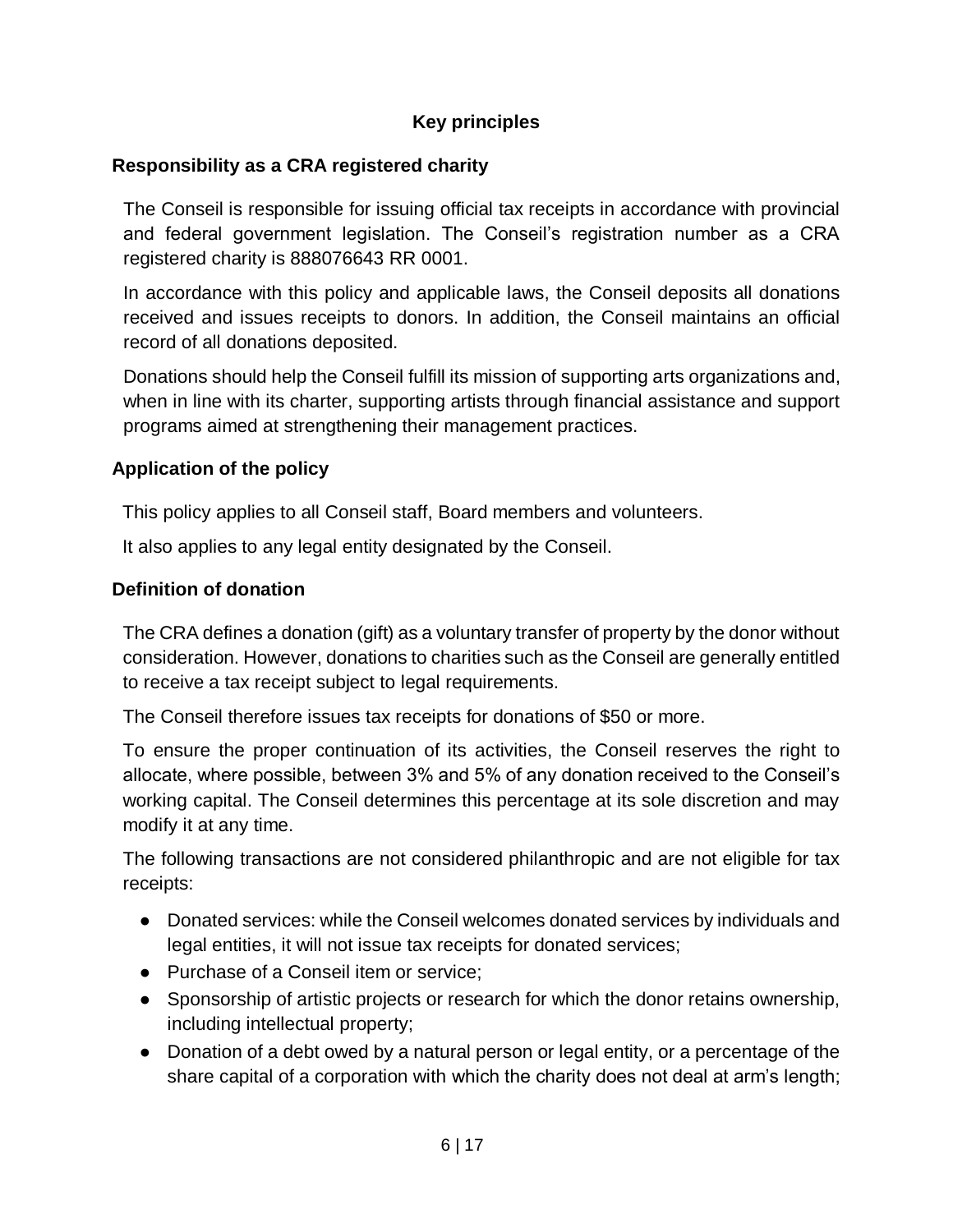● A donation of less than \$50: while this represents philanthropy, the Conseil only issues tax receipts for donations of \$50 or more.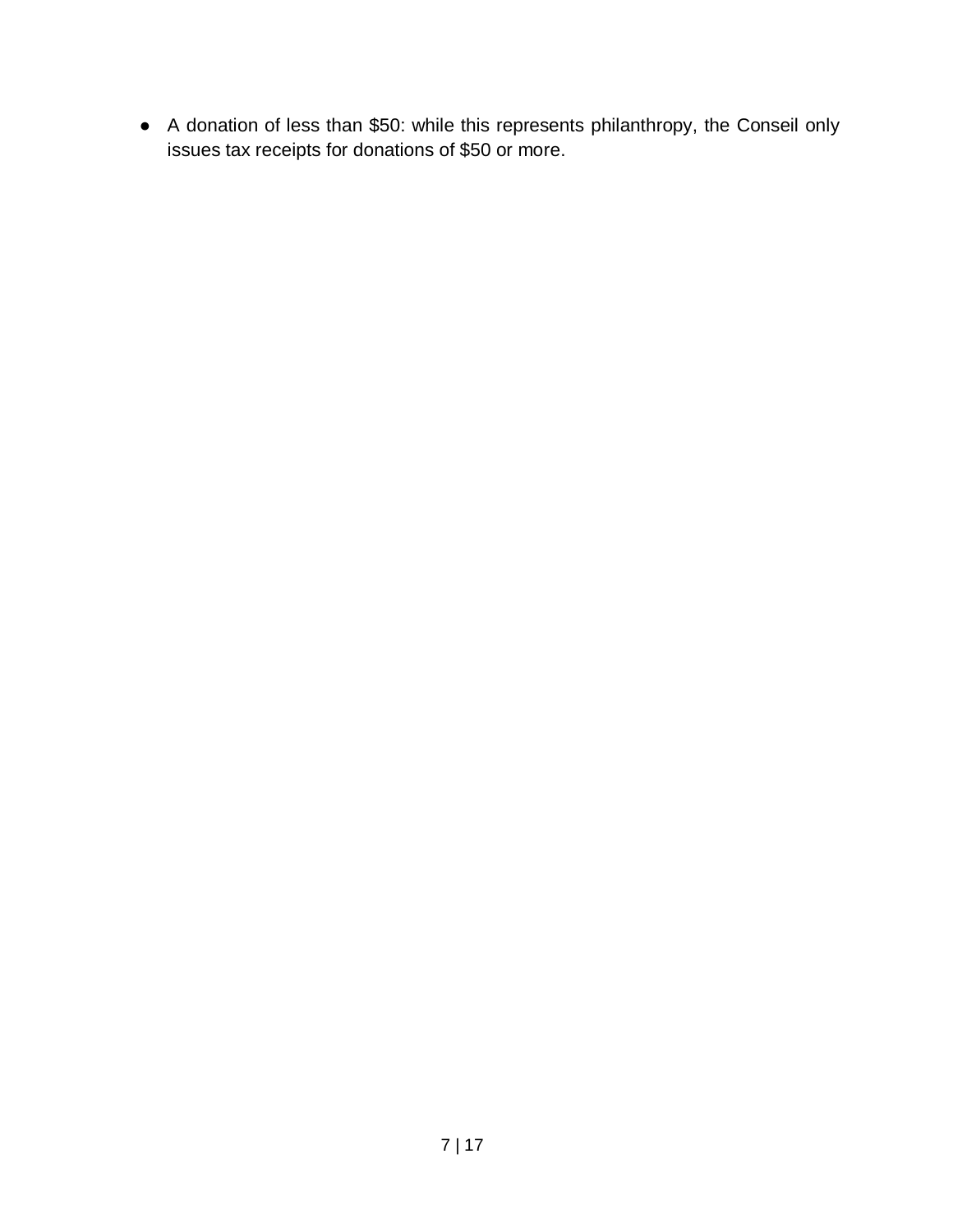## **Relationship with donors**

## <span id="page-7-1"></span><span id="page-7-0"></span>**Donor rights**

The Conseil takes the necessary measures to ensure its donors enjoy the following fundamental rights:

- 1. All information related to their donation will remain confidential, except for compliance with CRA and Revenu Québec reporting, and will not be used for any other purpose, and that any request for anonymity will be respected;
- 2. All volunteers, Board members, philanthropy managers, staff and professionals employed by the Conseil have signed a non-disclosure agreement;
- 3. Any promise to recognize their donation will be respected;
- 4. Their donation will be used for its intended purpose;
- 5. To be informed of the names of members of the Conseil Board of Directors<sup>1</sup> and have access to the Conseil's latest financial statements;<sup>2</sup>
- 6. To expect that all relationships with individuals representing the Conseil are professional in nature;
- 7. To be informed whether Conseil representatives are volunteers, employees or professionals mandated by the organization to solicit donations;
- 8. To be informed if an organization acts as a representative for the Conseil in soliciting donations;
- 9. To expect any representative of the Conseil to declare an existing conflict of interest so they may be replaced by an impartial representative of the Conseil<sup>3</sup>;
- 10.To be able to ask any question regarding a donation and receive an honest and prompt response.

#### <span id="page-7-2"></span>**Responsibilities to donors**

In soliciting donations, staff, Board members, volunteers and Conseil representatives have an ethical responsibility to donors. Their interests and well-being are respected at all times.

All of the above individuals and legal entities must comply with certain applicable Conseil conditions and policies.

 $\overline{a}$ 

<sup>1</sup> [Members of the Board of Directors](https://www.artsmontreal.org/en/council/board) of the Conseil des arts de Montréal

<sup>&</sup>lt;sup>2</sup>The Conseil'[s 2019 Annual Report](https://rapport2019.artsmontreal.org/en/) including the Financial Statements and list of grants

<sup>3</sup> [Board governance and regulations](https://www.artsmontreal.org/en/conseil/governance)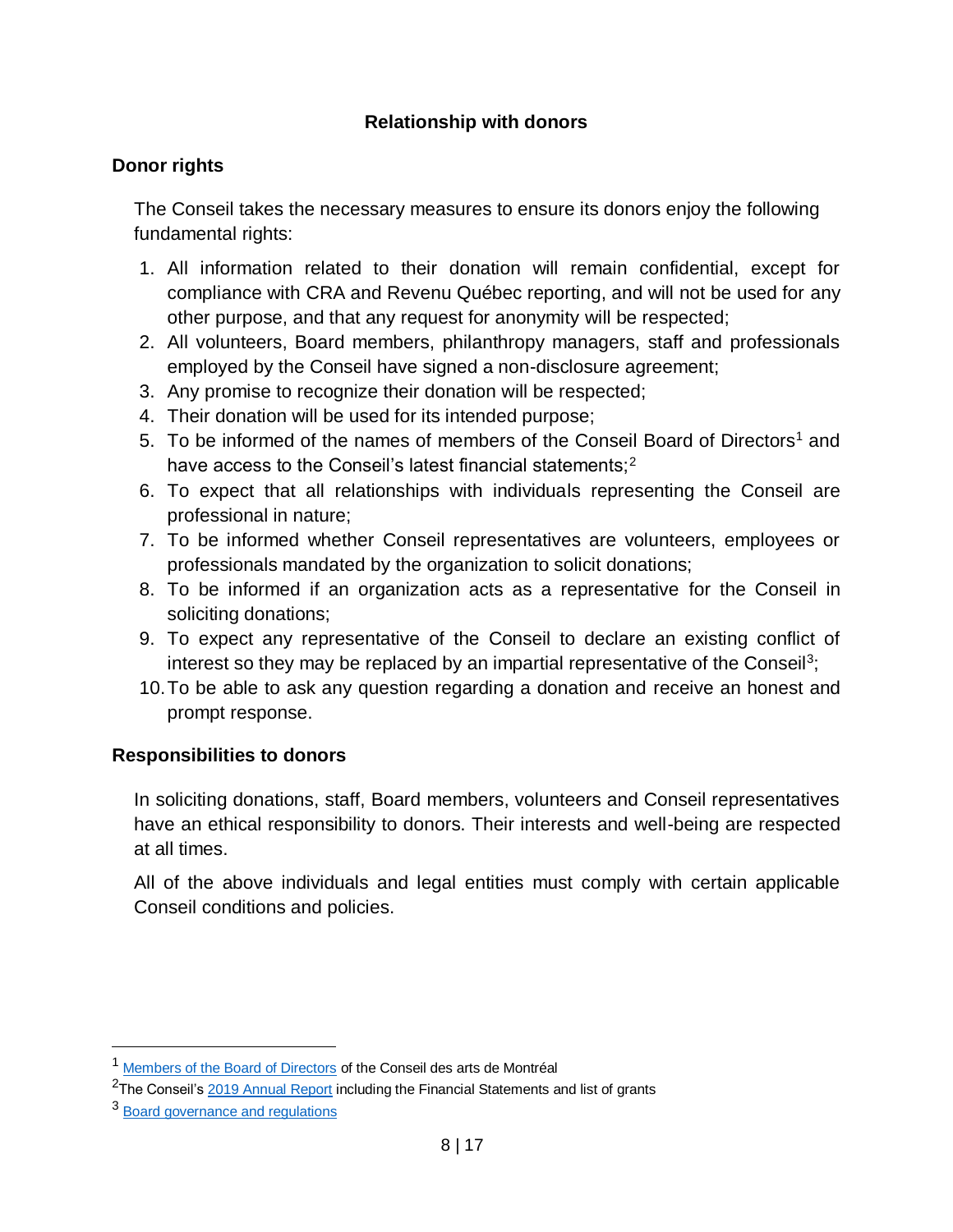#### Conflicts of interest

<span id="page-8-0"></span>Any person or legal entity acting on behalf of the Conseil must declare any conflict of interest.<sup>4</sup>

For the Conseil, a person may be an employee, member of management, committee member (Evaluation or other), member of the Board of Directors, volunteer, jury member, fundraising consultant or any other designated person fulfilling a mandate for the Conseil.

For the Conseil, legal entities are either representative organizations in connection with fiscal sponsorship, partner organizations contracted to fundraise, fundraising consulting firms or any other designated legal entity carrying out a mandate for the Conseil.

## **Confidentiality**

<span id="page-8-1"></span>All persons assigned to fundraising are bound by a confidentiality clause. Any information obtained through fundraising campaigns must not be used for personal gain or in the interests of another organization.

Conseil staff, Board members, volunteers and representatives are required to follow professional behaviour and ethics guidelines.

## Professional advice

<span id="page-8-2"></span>Conseil staff, Board members, volunteers and representatives are available to assist the donor through their donation process. The Conseil considers these individuals as experts in its actions and mission to guide the donor through their donation process.

The donor may also consult with a legal or tax advisor as needed to complete the donation process. The Conseil can recommend an advisor to a donor when requested. The donor is free to choose their own advisory services at their own expense.

#### Stewardship and recognition

 $\overline{a}$ 

<span id="page-8-3"></span>The Conseil will provide all donors with an acknowledgement of receipt upon receiving their donation. A tax receipt will be sent for donations of \$50 or more, once approved.

The Conseil grants additional recognition to donors in accordance with its recognition plan for the various fundraising initiatives. All requests for anonymity will be strictly adhered to.

<sup>&</sup>lt;sup>4</sup> The Conseil des arts de Montréal's definition of and procedures for a conflict of interest: https://www.artsmontreal.org/en/ethics (French only)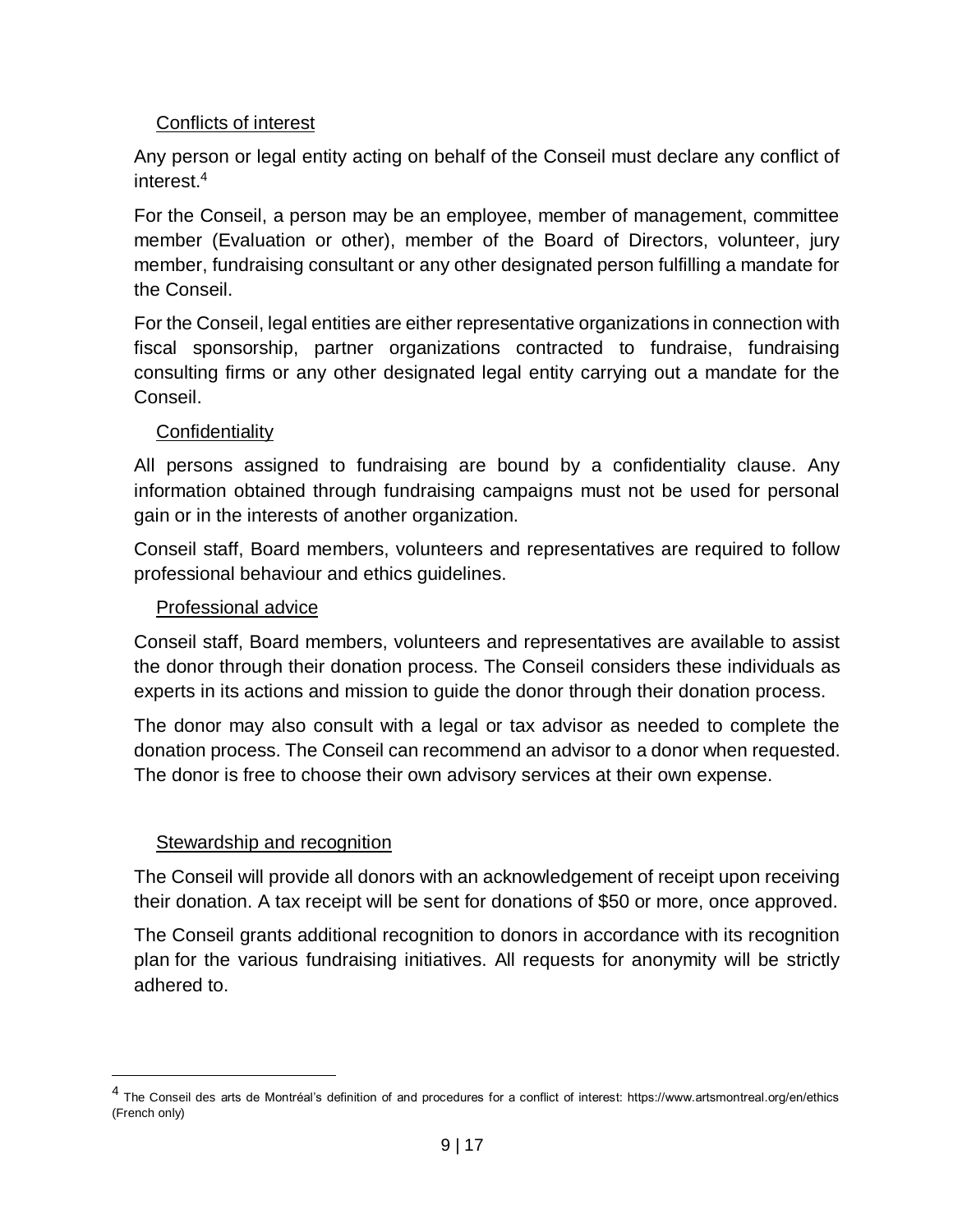# **Accepting donations**

<span id="page-9-0"></span>The Conseil maintains an accurate record of donations received during the year. The accounting year for donations is the same as the Conseil's fiscal year, from January 1 to December 31. Results are presented in the Conseil's annual report.

The Conseil may accept or refuse any donation. Under no circumstances is the Conseil obligated to accept a donation. In accordance with the recognition plan, the final decision to accept or refuse any proposal to name a recognition related to a donation rests with the Conseil.

The Conseil must ensure that any intention to donate is consistent with its mission and, ideally, with the priorities set out in its strategic plan.

Acceptance of a donation that involves a proposal to name a recognition or space is conditional upon final acceptance by the Conseil.

The first recognition consists of a tax receipt accompanied by a document prepared by the Conseil thanking them for their donation. These documents are recognized as the official acceptance of the donation. The Conseil issues tax receipts for all donations of \$50 or more.

## <span id="page-9-1"></span>**Tax receipts**

The Conseil issues official tax receipts in accordance with applicable legislation. The Conseil will provide all donors with an acknowledgement of receipt upon receiving their donation.

Each donation received will undergo an approval process:

- Donations of all types and donor requests are first received by the Project Manager—Arts and Philanthropy
- Cash donations of \$1,000 or more must be approved by management
- Senior management will consult with other departments and any other relevant individual on whether to accept or refuse donations or requests for donations other than cash

Once the donation has been approved and received, the donor will receive a tax receipt for their donation of \$50 or more.

- 1. All official donation tax receipts are issued in accordance with applicable tax legislation and CRA policies in effect at the time.
- 2. For an official tax receipt to be issued, the donation must be considered a "gift" within the meaning of the Income Tax Act.
- 3. The Conseil issues all official tax receipts exclusively in the name of the donor, whether they are a person or legal entity.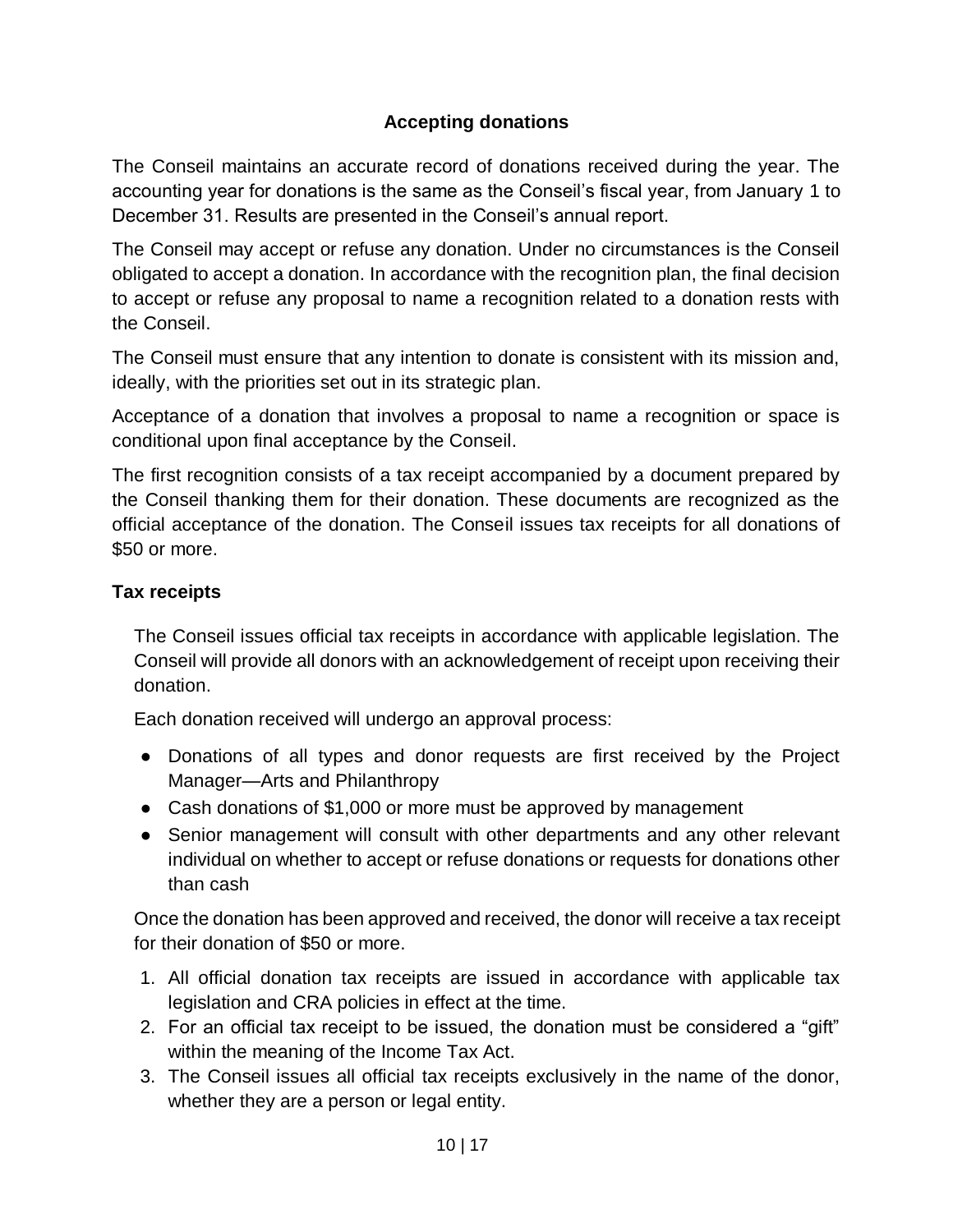- 4. The Conseil will not issue an official tax receipt if it cannot confirm that the donor's name is the same as the name on the receipt.
- 5. The Conseil issues official tax receipts for anonymous donations in accordance with CRA guidelines.
- 6. All official donation tax receipts are dated the calendar year in which the donation is received. Within the Conseil's administrative means, when a donation is accepted on or after January 1 and the postmark indicates a date prior to the end of the previous calendar year, the official receipt is dated December 31 of that year. The Conseil reserves the right to allocate the donation to the current year if it considers that the date of the donation is too far from that of the postmark.
- 7. The Conseil issues an official tax receipt for each donation made during the Conseil's fiscal year. For donations in kind, a separate receipt is issued.
- 8. The Conseil may replace an official tax receipt at the donor's request to make corrections to the address or name. The replacement receipt will indicate that it is a duplicate of the original.

# **Non-acceptance and revocation of donations**

<span id="page-10-0"></span>The Conseil reserves the right to refuse a donation if it considers the conditions of the donation too restrictive or contrary to its interests.

The Conseil may also recommend that the conditions be revised to be less restrictive. Subject to the decision of the Board of Directors, a donor may provide guidance on the use of their donation in a particular program or area of action.

The Conseil will not accept donations, form relationships or accept external support that could reasonably compromise it.

# <span id="page-10-1"></span>**Types of refused donations**

The Conseil des arts de Montréal may refuse the following donations:

- A donation of art or cultural property;
- A donation that is illegal or contrary to public order;
- A donation that is contrary to the Conseil's values;
- A donation that could compromise the autonomy, integrity or mission of the Conseil or that would result in undue liabilities for the Conseil;
- A donation in return for which the donor expects a consideration or benefit other than appropriate recognition;
- A donation that is made to a party other than the Conseil;
- A donation that, through its conditions, result in the donor retaining undue control over the use and management of the donated funds;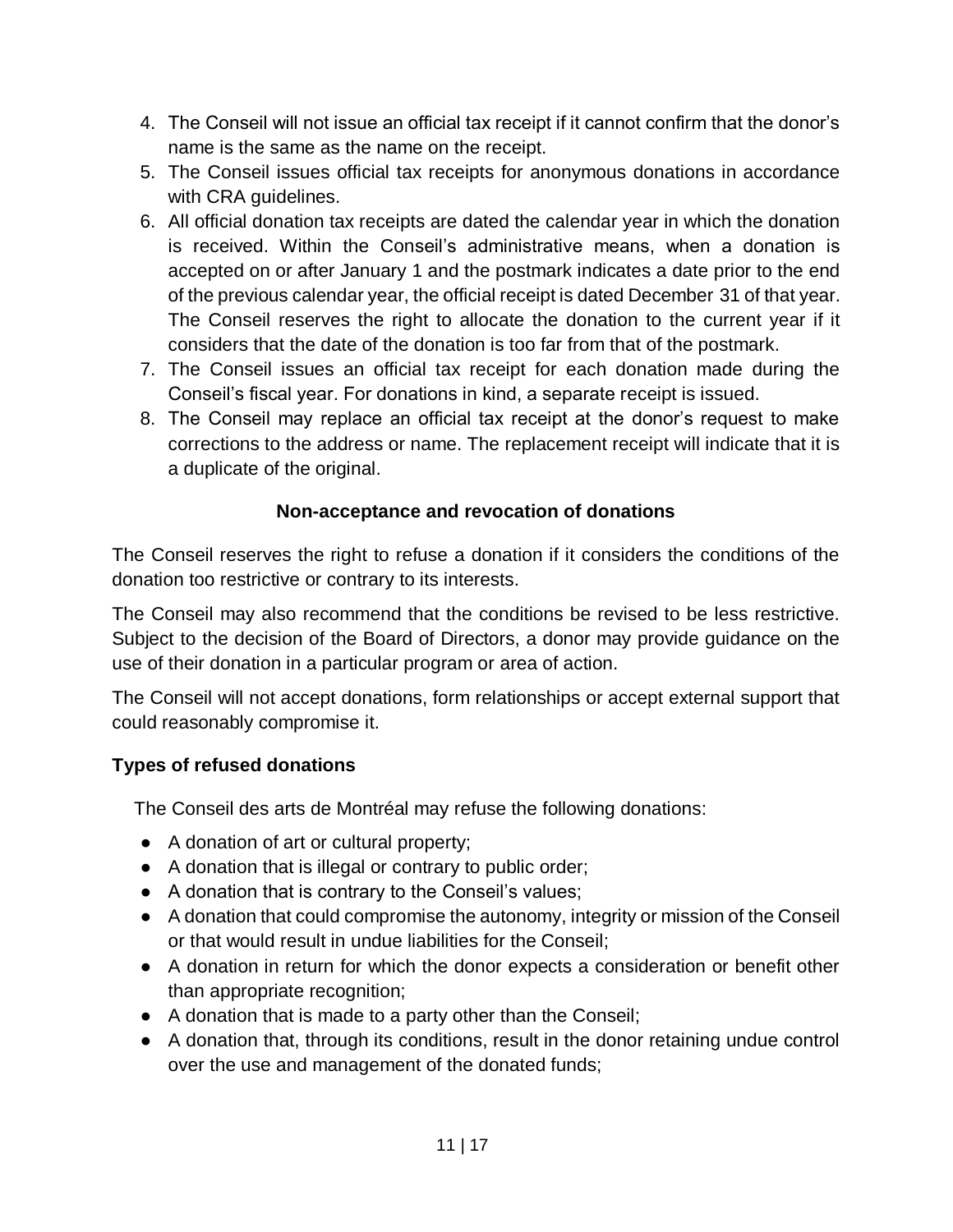- A donation for which the donor is unable to establish the legitimacy of the source of the funds;
- A donation that results in financial, administrative or other obligations that are deemed inappropriate or disadvantageous for the Conseil;
- The Conseil reserves the right to refuse any donation it deems to be non-compliant with this Policy and to verify the acceptability of all donations received.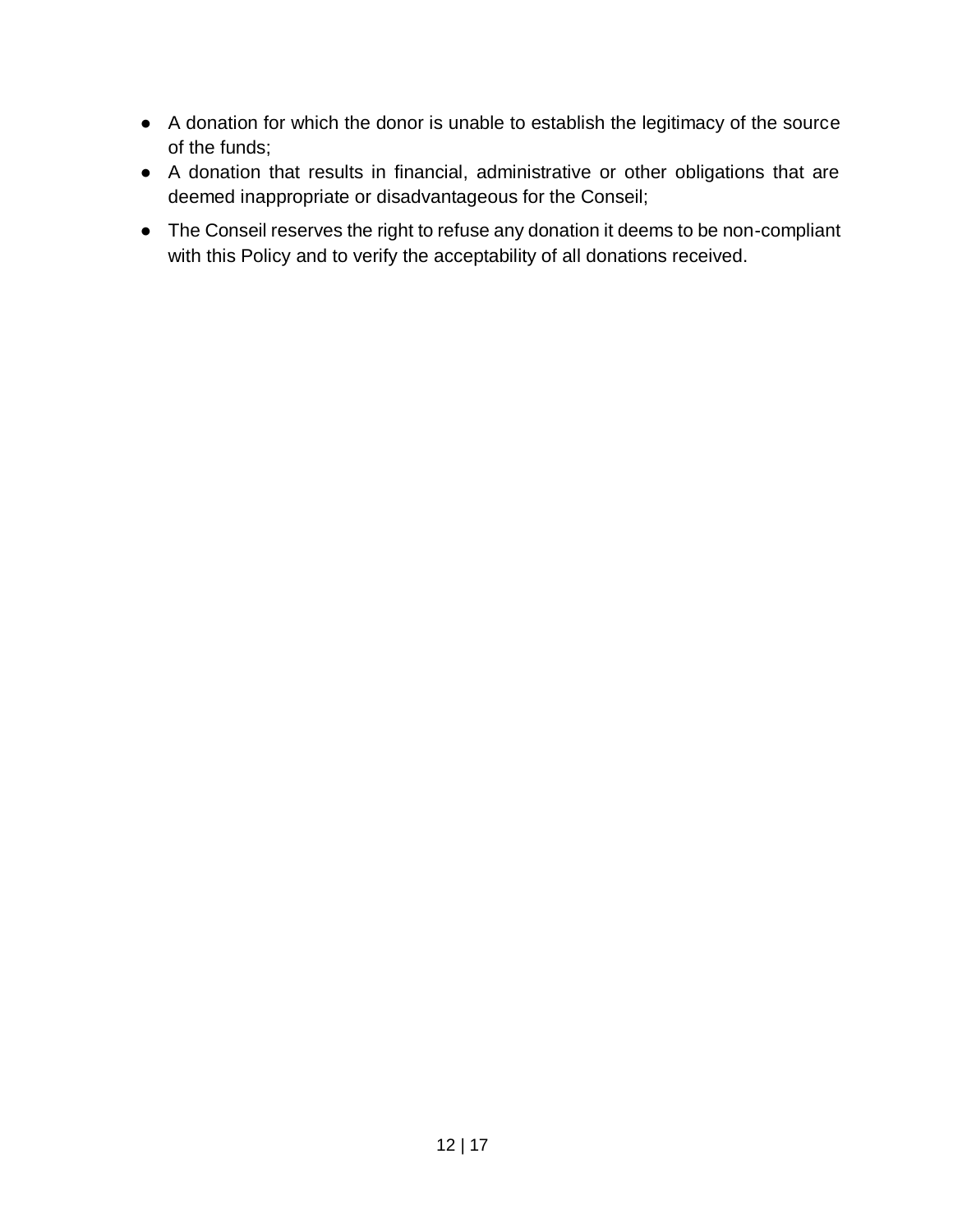#### **Acceptance rules**

#### <span id="page-12-1"></span><span id="page-12-0"></span>**Cash donations**

Cash donations are provided to the Conseil in the following forms:

- By credit card using an online form on the Conseil's website;
- By cheque in the name of the Conseil des arts de Montréal;
- By electronic transfer.

#### <span id="page-12-2"></span>**Donations in the form of marketable securities**

Donations in the form of marketable securities (shares, bonds, mutual fund units, etc.) are accepted. The contributions will be recorded at the average sale price on the day of the transaction and transfer. In accordance with Conseil policy, shares are liquidated at the earliest opportunity.

The amount on the tax receipt is the fair market value based on the closing price on the date of the physical transfer of the marketable securities certificate or on the date of electronic receipt of marketable securities by the Conseil's broker. The fair market value of the securities is determined at the time of donation, that is, on the date the securities are received by the broker.

#### <span id="page-12-3"></span>**RRSP or RRIF donations**

Donations in the form of RRSPs or RRIFs are accepted on the condition that the Conseil is designated as a beneficiary of the plan and assumes no responsibility. RRSP and RRIF funds do not require a legal document or trust agreement.

The donor ensures that the beneficiary information is recorded on the contract and that the institution holding the retirement account is notified.

The Conseil is available to support the donor in the donation process and provide more information on the options available regarding the donation. However, the Conseil encourages the donor to consult with a financial advisor (financial planner, accountant or tax professional) or legal advisor (notary or lawyer) who is familiar with their personal situation. These professionals will be able to explain how to plan the donation wisely and can point the donor toward the most appropriate formula.

The Conseil can recommend suitable professionals to a donor upon request. The donor is free to choose their own services at their own expense.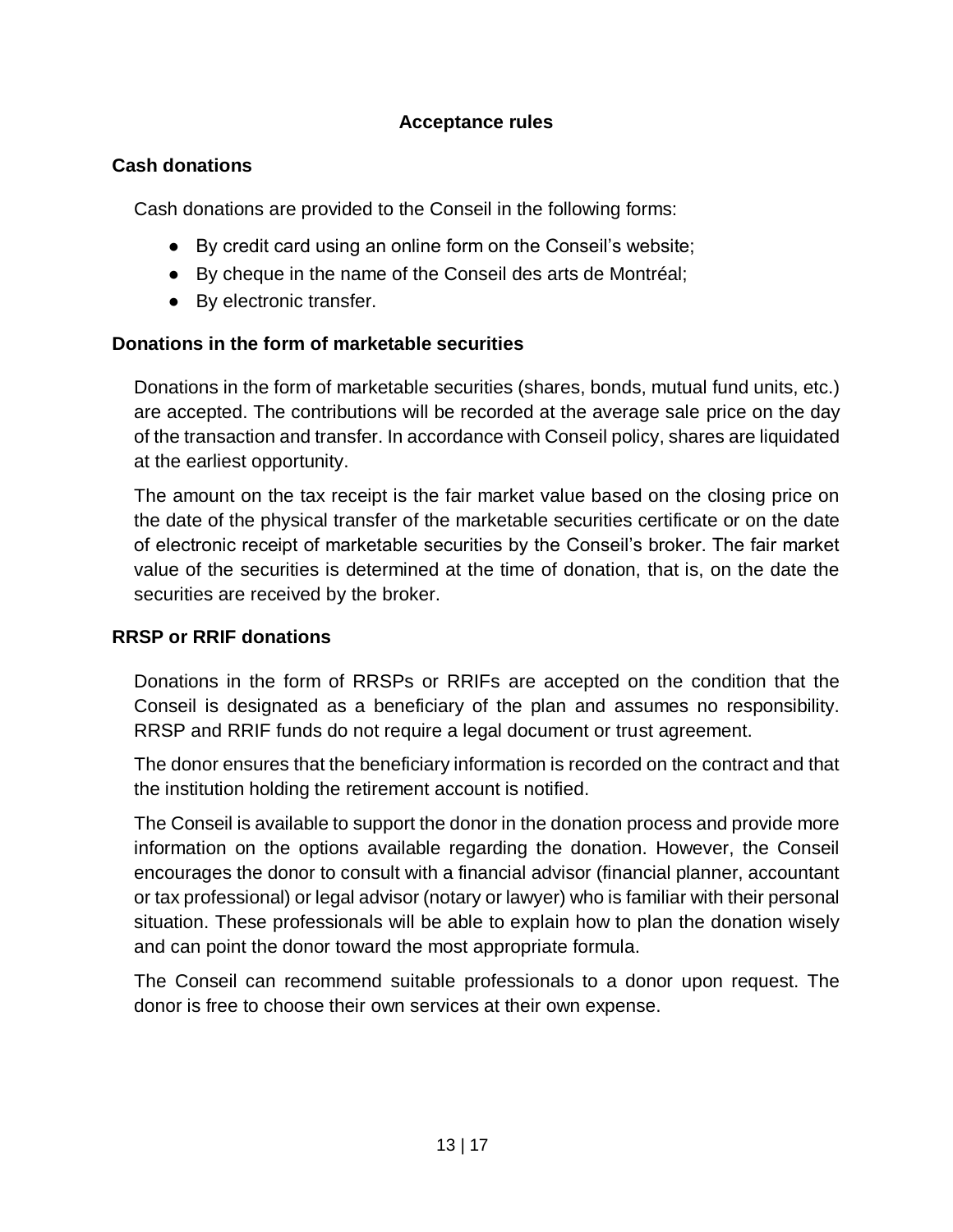## <span id="page-13-0"></span>**Donation through life insurance**

Planned donations are part of a financial, tax or estate planning process. However, the Conseil encourages donors to consult with a financial advisor (financial planner, accountant or tax professional) or legal advisor (notary or lawyer). These professionals will be able to explain how to plan their donation wisely. They will also inform them of the tax benefits specific to their financial situation.

Intentions regarding insurance policies and trust agreements will also be retained by the Conseil, which will also be responsible for their receipt. A memorandum of understanding confirming the donor's wishes will be prepared to be signed by the donor and the Conseil.

Each donation through life insurance will require an agreement.

# Donation of a new life insurance policy

<span id="page-13-1"></span>A donor may offer the Conseil a newly underwritten life insurance policy.

Where the Conseil is the irrevocable policyholder or beneficiary of the policy, an official receipt may be issued to the donor for payment of the annual premiums in accordance with the standards prescribed by the Canada Revenue Agency. If the donor names the Conseil as a beneficiary and remains the owner of the life insurance policy, their estate will receive a tax receipt for the proceeds of the policy upon the donor's death.

#### Transfer of a fully paid-up life insurance policy

<span id="page-13-2"></span>A donor may donate an existing life insurance policy and name the Conseil as the irrevocable owner and beneficiary of the policy. The Conseil will then issue a tax receipt for the current fiscal year for the market value of the policy.

# Transfer of an existing life insurance policy with ongoing premiums payable

<span id="page-13-3"></span>A donor may donate an existing life insurance policy by naming the Conseil as the owner and beneficiary of the policy. The Conseil will issue a tax receipt for the current taxation year for the market value of the policy. A tax receipt is also issued for the amount of premiums paid or to be paid by the donor at a later date, if applicable.

The Conseil will consider, on a case-by-case basis, any offer of a donation through life insurance, specifically offers that differ from the examples listed above.

# <span id="page-13-4"></span>**In-kind donations**

All donations in kind including gifts of ownership, movable assets, computers and works of art must be evaluated according to CRA standards to determine the fair market value for the tax receipt.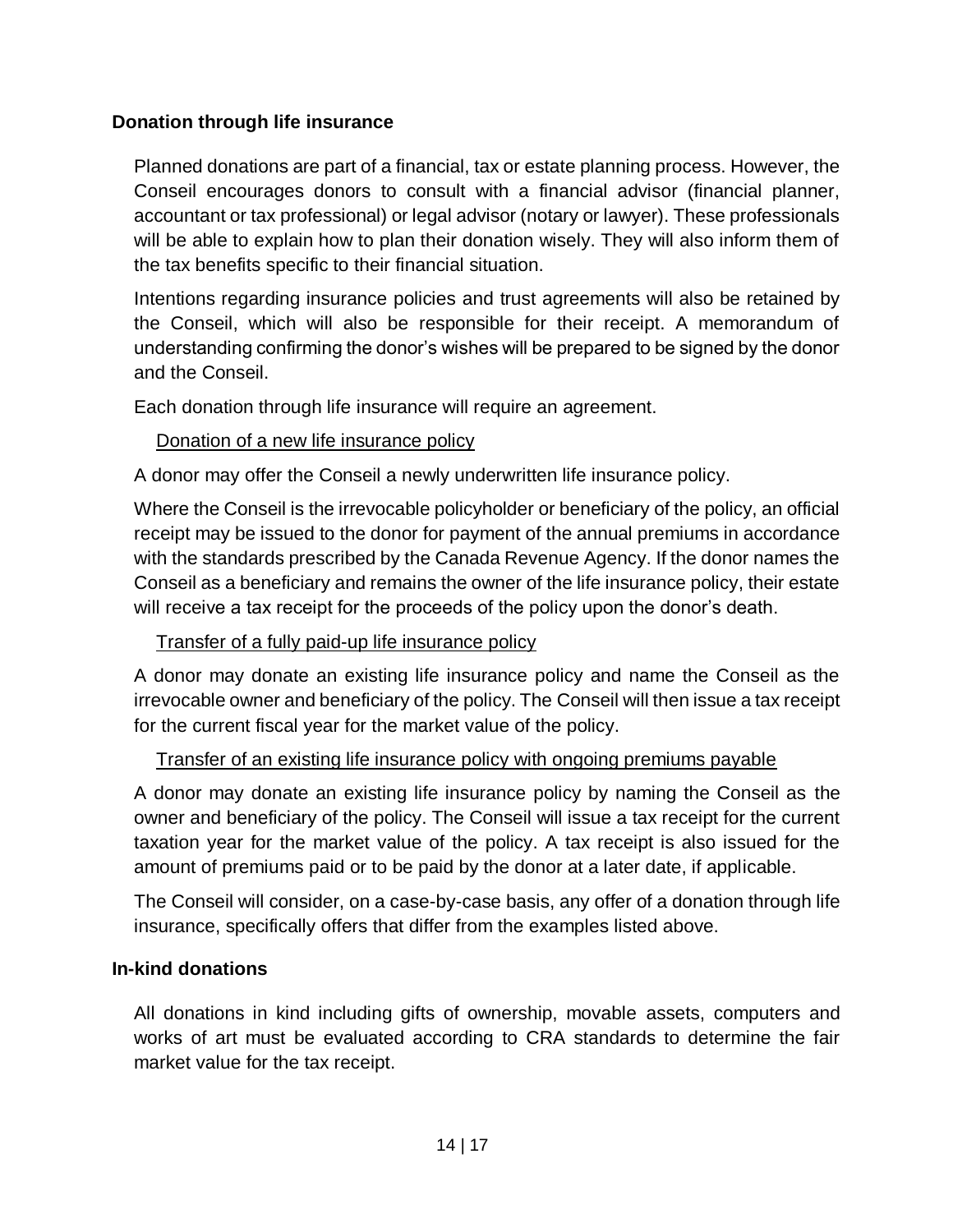A donation of movable property (excluding works of art) or real estate may be received, held by the Conseil and used for its purposes or those of the Conseil.

The Conseil reserves the right to refuse any donation in kind that could compromise its autonomy, integrity or mission or that would result in undue liabilities for it.

## <span id="page-14-0"></span>**Donations of art and cultural property**

The Conseil does not accept donations of art or cultural property.

Any person wishing to donate a work of art or cultural property may consult the city of Montréal's Public Art Bureau.<sup>5</sup>

## <span id="page-14-1"></span>**Donations of services**

The Conseil considers donations of services to be skills-based volunteering. The Conseil welcomes this type of involvement within its organization. However, no tax receipt will be issued for donated services.

## <span id="page-14-2"></span>**Charitable bequests**

 $\overline{a}$ 

Any charitable bequest made to the Conseil constitutes a charitable donation. An official receipt is issued to the estate of the deceased after the transfer of the asset(s) to the Conseil. Types of charitable bequests:

- A specific bequest, either a specific amount or a particular property;
- A residual bequest, which is all or a percentage of the remainder of the estate after payment of the debts and specific bequests;
- A universal bequest, which is all of the assets, sometimes divided among many beneficiaries;
- Designating a charity as beneficiary of a retirement savings plan, pension fund or life insurance policy.

Any donation received through an estate must be evaluated and will go through the acceptance process.

Any intentions of charitable bequests (legacy donations) will be retained by the Conseil, who will be responsible for receiving and evaluating them.

<sup>5&</sup>lt;br>Ville de Montréal. Culture, Donations: http://ville.montreal.qc.ca/culture/giving (French only)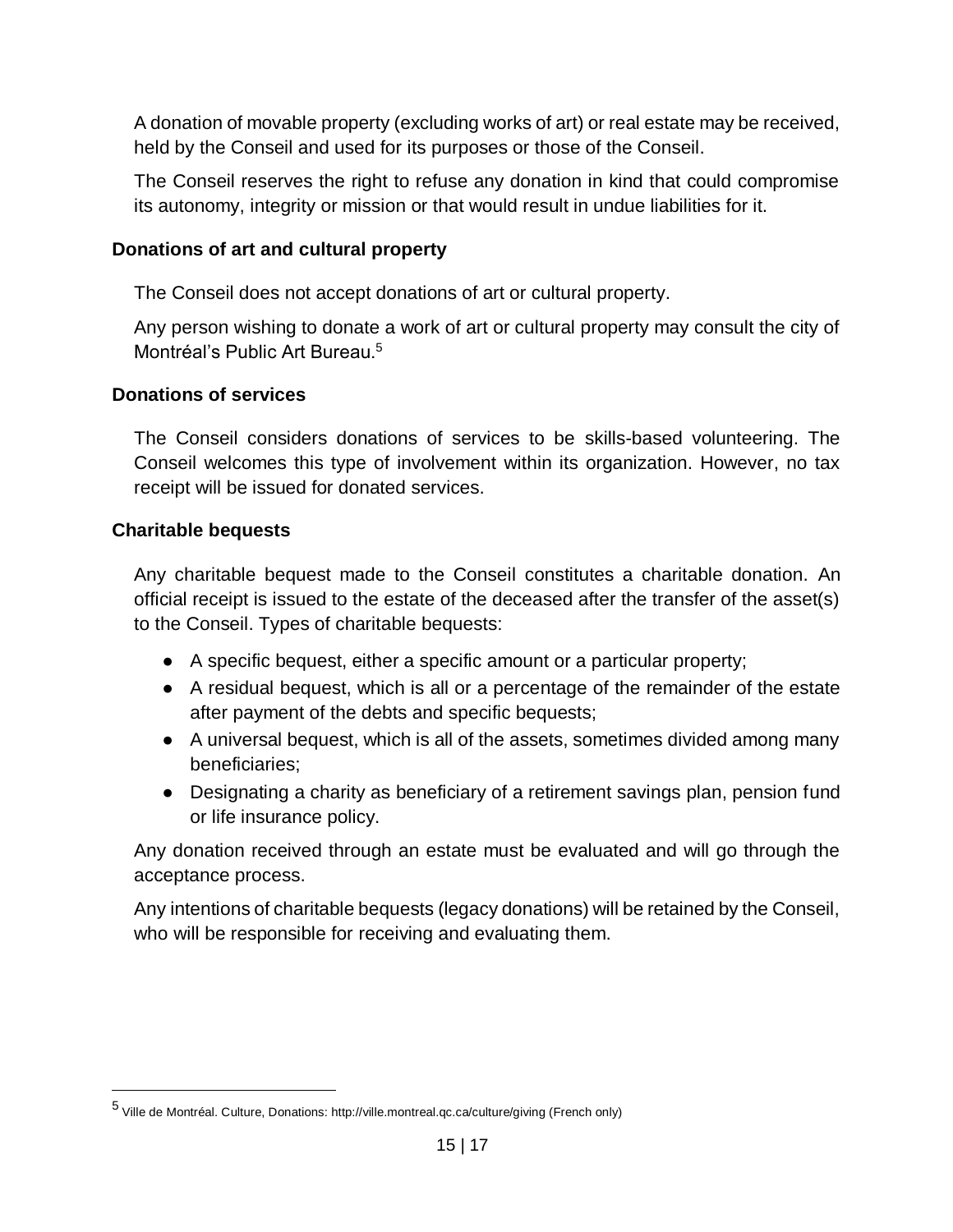## **Terms and conditions for allocating donations**

#### <span id="page-15-1"></span><span id="page-15-0"></span>**Awards and grants**

All grant and award programs must be established in accordance with the Conseil's priority actions. Donors may choose to create a new award or grant program with their donation or direct their donation to an existing award or grant.

The Conseil has established processes for creating a new grant or award program through a donation. A donor wishing to implement such an initiative should contact the Conseil to better understand the opportunities available based on their intentions and the Conseil's priority actions.

A donor may donate an amount of their choice to an existing Conseil award or grant.

The Conseil will consider suggestions from donors to create a new award or grant program that does not meet the Conseil's priority actions. The Conseil reserves the right to refuse any type of donation for the creation of a new award or grant program that does not comply with its mission, could reasonably compromise the Conseil or is deemed non-compliant with this Policy.

In consultation with the Conseil, donors may give their name to awards and grants or name them to recognize the achievements of a friend, colleague, artist or loved one.

#### Donations for an award or grant

<span id="page-15-2"></span>The Conseil reserves the right to combine several donations for the same award or grant program while respecting the wishes of the donor within the limits of its resources.

The Conseil may, at its discretion and where possible, charge a 4% grant management fee on the donation prior to payment to the recipient. These fees are at the sole discretion of the Conseil and subject to change at any time.

#### Managing an award or grant

<span id="page-15-3"></span>Once accepted, these donations are managed by the Conseil. Awards and grants must be evaluated by a jury or committee established by the Conseil before being awarded. The Conseil takes full responsibility for managing and selecting winners in accordance with its own governance and payment rules. The Conseil has absolute discretion as to the use and management of the donation for an award and grant program while respecting the donor's wishes to the extent possible.

#### <span id="page-15-4"></span>**Dedicated donations**

Donations should help the Conseil fulfill its mission of supporting arts organizations and, when in line with its charter, supporting artists through financial assistance and support programs aimed at strengthening their management practices.